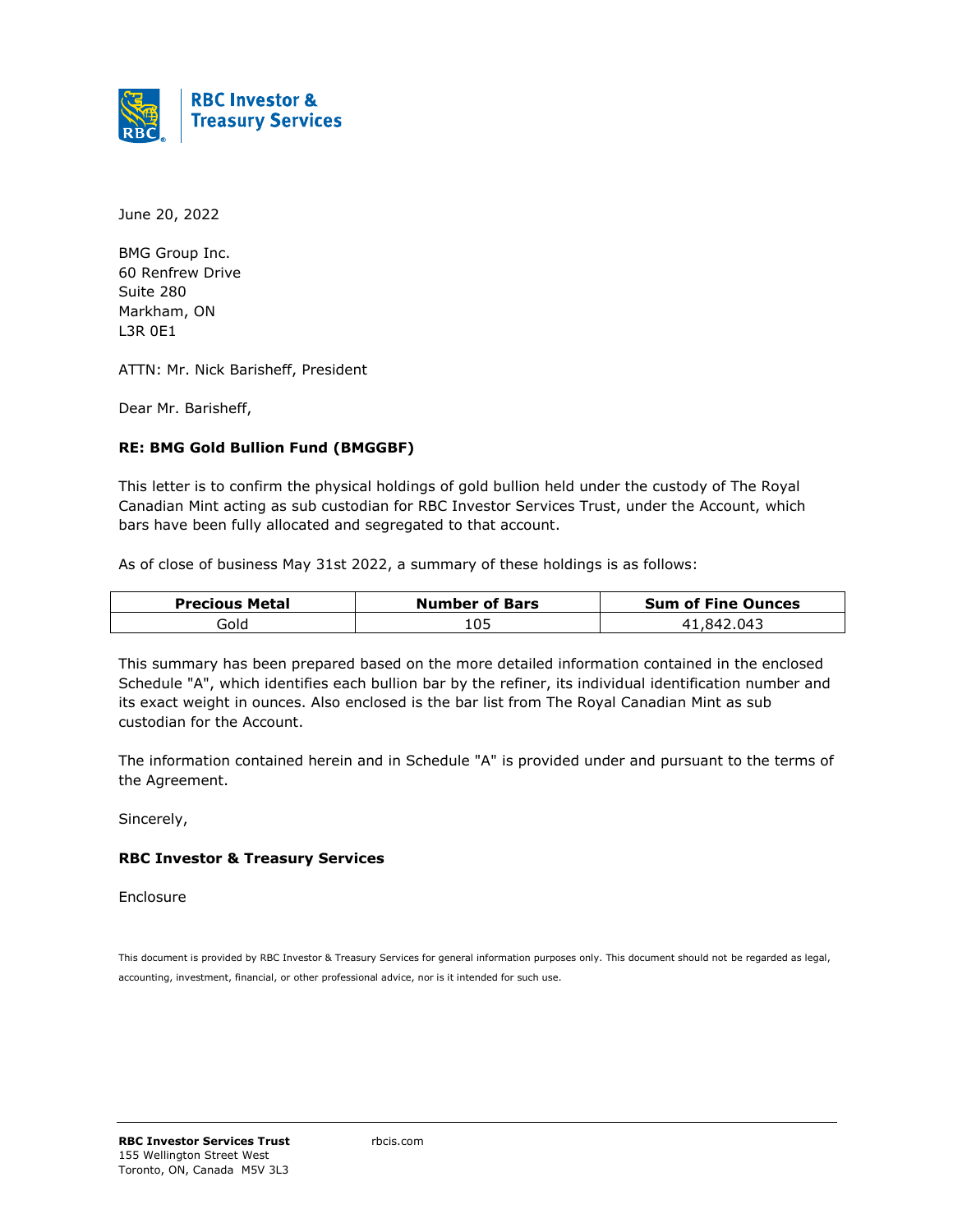Royal Canadian Mint/Monnaie royale canadienne Allocated Storage Services 320 Sussex Drive

OTTAWA, ON

#### RCMStorage@mint.ca



|        | <b>Customer Account MBS Account Number</b> | Storage                             | Item          | <b>Product Name</b>                                      | Manufacturer |             | <b>Attribute Serial Number</b> | Quantity       | Gross Weight Fineness Fine Weight |       |         |
|--------|--------------------------------------------|-------------------------------------|---------------|----------------------------------------------------------|--------------|-------------|--------------------------------|----------------|-----------------------------------|-------|---------|
|        |                                            | warehouse                           | <b>Number</b> |                                                          | Name         | Code        |                                |                |                                   | (PPT) |         |
| 132052 | STO GLD DS8425698421                       | CustSto-BRINKS- R9010<br>PTB        |               | Storage Gold 400oz Johnson Matthey<br><b>Bar 9999 Au</b> |              | <b>JMCA</b> | 153801                         | $\mathbf{1}$   | 385.900                           | 999.9 | 385.861 |
| 132052 | STO GLD DS8425698421                       | CustSto-BRINKS- R9010<br>PTB        |               | Storage Gold 400oz Johnson Matthey<br>Bar 9999 Au        |              | <b>JMCA</b> | 153841                         | $\overline{1}$ | 419.300                           | 999.9 | 419.258 |
| 132052 | STO GLD DS8425698421                       | CustSto-BRINKS-R9010<br><b>PTB</b>  |               | Storage Gold 400oz Johnson Matthey<br><b>Bar 9999 Au</b> |              | <b>JMCA</b> | 153898                         | $\mathbf{1}$   | 417.825                           | 999.9 | 417.783 |
| 132052 | STO GLD DS8425698421                       | CustSto-BRINKS-R9010<br><b>PTB</b>  |               | Storage Gold 400oz Johnson Matthey<br><b>Bar 9999 Au</b> |              | <b>JMCA</b> | 154019                         | $\overline{1}$ | 402.975                           | 999.9 | 402.934 |
| 132052 | STO GLD DS8425698421                       | CustSto-BRINKS- R9010<br><b>PTB</b> |               | Storage Gold 400oz Johnson Matthey<br><b>Bar 9999 Au</b> |              | <b>JMCA</b> | 159266                         | $\overline{1}$ | 387.100                           | 999.9 | 387.061 |
| 132052 | STO GLD DS8425698421                       | CustSto-BRINKS-R9010<br><b>PTB</b>  |               | Storage Gold 400oz Johnson Matthey<br><b>Bar 9999 Au</b> |              | <b>JMCA</b> | 162887                         | $\mathbf{1}$   | 417.125                           | 999.9 | 417.083 |
| 132052 | STO GLD DS8425698421                       | CustSto-BRINKS-R9010<br><b>PTB</b>  |               | Storage Gold 400oz Johnson Matthey<br>Bar 9999 Au        |              | <b>JMCA</b> | 165608                         | $\overline{1}$ | 386.775                           | 999.9 | 386.736 |
| 132052 | STO GLD DS8425698421                       | CustSto-BRINKS-R9010<br><b>PTB</b>  |               | Storage Gold 400oz Johnson Matthey<br><b>Bar 9999 Au</b> |              | <b>JMCA</b> | 165609                         | $\overline{1}$ | 395.275                           | 999.9 | 395.235 |
| 132052 | STO GLD DS8425698421                       | CustSto-BRINKS- R9010<br><b>PTB</b> |               | Storage Gold 400oz Johnson Matthey<br>Bar 9999 Au        |              | <b>JMCA</b> | 165610                         | $\overline{1}$ | 383.525                           | 999.9 | 383.486 |
| 132052 | STO GLD DS8425698421                       | CustSto-BRINKS- R9010<br>PTB        |               | Storage Gold 400oz Johnson Matthey<br><b>Bar 9999 Au</b> |              | <b>JMCA</b> | 165611                         | $\mathbf{1}$   | 386.425                           | 999.9 | 386.386 |
| 132052 | STO GLD DS8425698421                       | CustSto-BRINKS-R9010<br><b>PTB</b>  |               | Storage Gold 400oz Johnson Matthey<br>Bar 9999 Au        |              | <b>JMCA</b> | 165612                         | $\overline{1}$ | 396.800                           | 999.9 | 396.760 |
| 132052 | STO GLD DS8425698421                       | CustSto-BRINKS-R9010<br><b>PTB</b>  |               | Storage Gold 400oz Johnson Matthey<br><b>Bar 9999 Au</b> |              | <b>JMCA</b> | 183409                         | $\mathbf{1}$   | 397.850                           | 999.9 | 397.810 |
| 132052 | STO GLD DS8425698421                       | CustSto-BRINKS-R9010<br><b>PTB</b>  |               | Storage Gold 400oz Johnson Matthey<br>Bar 9999 Au        |              | <b>JMCA</b> | 183468                         | $\overline{1}$ | 418.825                           | 999.9 | 418.783 |
| 132052 | STO GLD DS8425698421                       | CustSto-BRINKS-R9010<br><b>PTB</b>  |               | Storage Gold 400oz Johnson Matthey<br><b>Bar 9999 Au</b> |              | <b>JMCA</b> | 184990                         | $\overline{1}$ | 375.025                           | 999.9 | 374.987 |
| 132052 | STO GLD DS8425698421                       | CustSto-BRINKS-R9010<br><b>PTB</b>  |               | Storage Gold 400oz Johnson Matthey<br><b>Bar 9999 Au</b> |              | <b>JMCA</b> | 185089                         | $\overline{1}$ | 386.150                           | 999.9 | 386.111 |
| 132052 | STO GLD DS8425698421                       | CustSto-BRINKS-R9010<br><b>PTB</b>  |               | Storage Gold 400oz Johnson Matthey<br>Bar 9999 Au        |              | <b>JMCA</b> | 192832                         | $\overline{1}$ | 394.000                           | 999.9 | 393.960 |
| 132052 | STO GLD DS8425698421                       | CustSto-BRINKS-R9010<br>PTB         |               | Storage Gold 400oz Johnson Matthey<br><b>Bar 9999 Au</b> |              | <b>JMCA</b> | 199423                         | $\overline{1}$ | 418.450                           | 999.9 | 418.408 |
| 132052 | STO GLD DS8425698421                       | CustSto-BRINKS-R9010<br><b>PTB</b>  |               | Storage Gold 400oz Johnson Matthey<br><b>Bar 9999 Au</b> |              | <b>JMCA</b> | 199561                         | $\overline{1}$ | 419.100                           | 999.9 | 419.058 |
| 132052 | STO GLD DS8425698421                       | CustSto-BRINKS-R9010<br>PTB         |               | Storage Gold 400oz Johnson Matthey<br><b>Bar 9999 Au</b> |              | <b>JMCA</b> | 203887                         | $\overline{1}$ | 404.475                           | 999.9 | 404.434 |
| 132052 | STO GLD DS8425698421                       | CustSto-BRINKS-R9010<br><b>PTB</b>  |               | Storage Gold 400oz Johnson Matthey<br><b>Bar 9999 Au</b> |              | <b>JMCA</b> | 211938                         | $\overline{1}$ | 380.450                           | 999.9 | 380.412 |
| 132052 | STO GLD DS8425698421                       | CustSto-BRINKS-R9010<br>PTB         |               | Storage Gold 400oz Johnson Matthey<br><b>Bar 9999 Au</b> |              | <b>JMCA</b> | 69285                          | $\overline{1}$ | 395.600                           | 999.9 | 395.560 |
| 132052 | STO GLD DS8425698421                       | CustSto-BRINKS-R9010<br><b>PTB</b>  |               | Storage Gold 400oz Johnson Matthey<br><b>Bar 9999 Au</b> |              | <b>JMCA</b> | 70096                          | $\mathbf{1}$   | 386.250                           | 999.9 | 386.211 |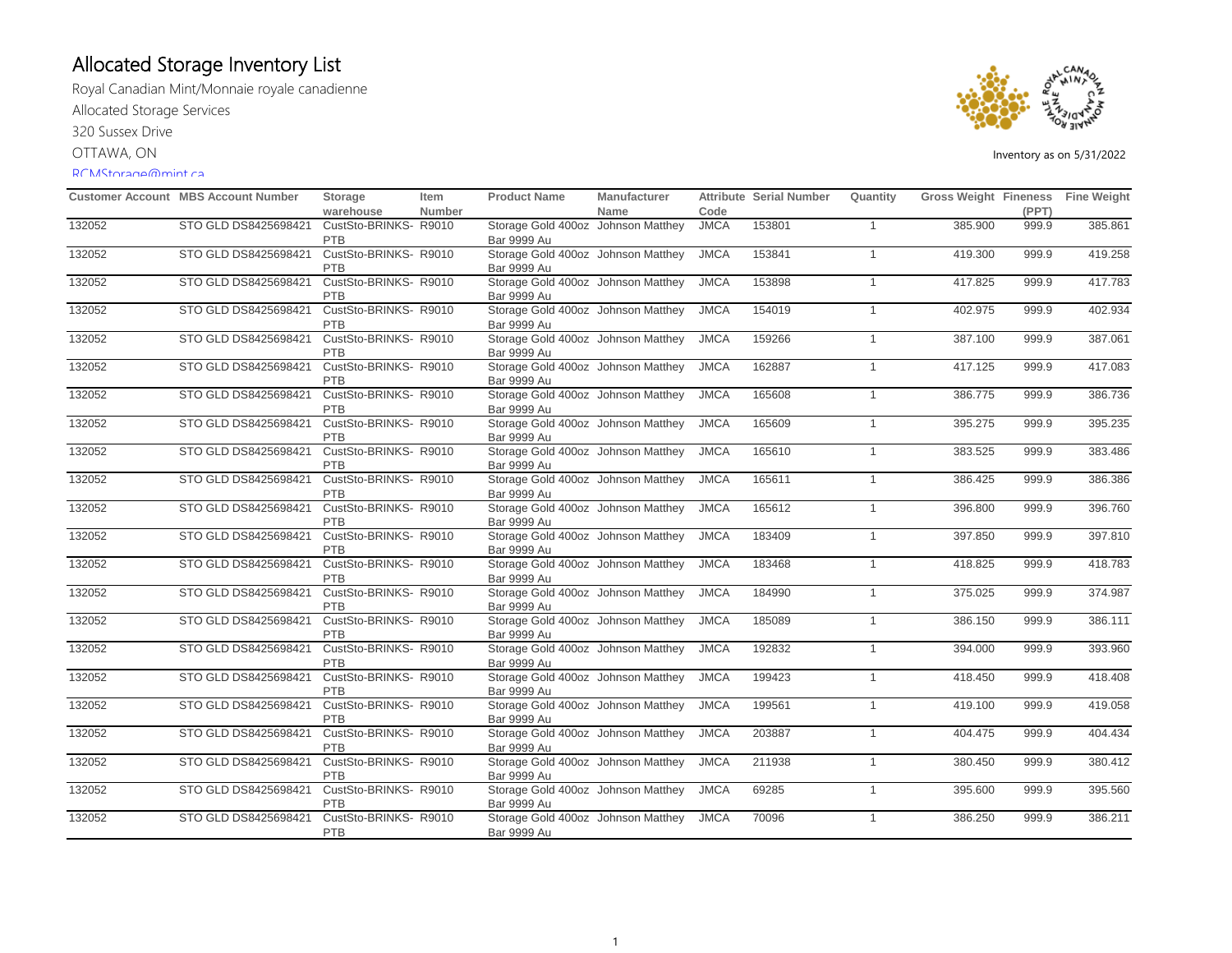Royal Canadian Mint/Monnaie royale canadienne

Allocated Storage Services

320 Sussex Drive

OTTAWA, ON

### RCMStorage@mint.ca



| 132052 | STO GLD DS8425698421 CustSto-BRINKS-R9010 | PTB                                 | Storage Gold 400oz Johnson Matthey<br><b>Bar 9999 Au</b> |      | <b>JMRI</b> | 146253     |                | 418.900 | 999.9 | 418.858 |
|--------|-------------------------------------------|-------------------------------------|----------------------------------------------------------|------|-------------|------------|----------------|---------|-------|---------|
| 132052 | STO GLD DS8425698421                      | CustSto-BRINKS- R9010<br><b>PTB</b> | Storage Gold 400oz Johnson Matthey<br><b>Bar 9999 Au</b> |      | <b>JMRI</b> | 146931     | $\overline{1}$ | 378.475 | 999.9 | 378.437 |
| 132052 | STO GLD DS8425698421                      | CustSto-BRINKS- R9010<br>PTB        | Storage Gold 400oz Johnson Matthey<br>Bar 9999 Au        |      | <b>JMRI</b> | 146962     | $\overline{1}$ | 402.450 | 999.9 | 402.409 |
| 132052 | STO GLD DS8425698421                      | CustSto-BRINKS- R9010<br>PTB        | Storage Gold 400oz Johnson Matthey<br><b>Bar 9999 Au</b> |      | <b>JMRI</b> | 146964     | $\overline{1}$ | 407.975 | 999.9 | 407.934 |
| 132052 | STO GLD DS8425698421                      | CustSto-BRINKS-R9010<br><b>PTB</b>  | Storage Gold 400oz Johnson Matthey<br><b>Bar 9999 Au</b> |      | <b>JMRI</b> | 146965     | $\overline{1}$ | 402.450 | 999.9 | 402.409 |
| 132052 | STO GLD DS8425698421                      | CustSto-BRINKS-R9010<br><b>PTB</b>  | Storage Gold 400oz Johnson Matthey<br><b>Bar 9999 Au</b> |      | <b>JMRI</b> | 146967     | $\overline{1}$ | 388.475 | 999.9 | 388.436 |
| 132052 | STO GLD DS8425698421                      | CustSto-BRINKS-R9010<br><b>PTB</b>  | Storage Gold 400oz Johnson Matthey<br><b>Bar 9999 Au</b> |      | <b>JMRI</b> | 146968     | $\overline{1}$ | 423.875 | 999.9 | 423.832 |
| 132052 | STO GLD DS8425698421                      | CustSto-BRINKS-R9010<br><b>PTB</b>  | Storage Gold 400oz Johnson Matthey<br>Bar 9999 Au        |      | <b>JMRI</b> | 146970     | $\overline{1}$ | 404.150 | 999.9 | 404.109 |
| 132052 | STO GLD DS8425698421                      | CustSto-BRINKS-R9010<br><b>PTB</b>  | Storage Gold 400oz Johnson Matthey<br><b>Bar 9999 Au</b> |      | <b>JMRI</b> | 146971     | $\overline{1}$ | 388.500 | 999.9 | 388.461 |
| 132052 | STO GLD DS8425698421                      | CustSto-BRINKS-R9010<br><b>PTB</b>  | Storage Gold 400oz Johnson Matthey<br>Bar 9999 Au        |      | <b>JMRI</b> | 146972     | $\overline{1}$ | 390.025 | 999.9 | 389.986 |
| 132052 | STO GLD DS8425698421                      | CustSto-BRINKS-R9010<br>PTB         | Storage Gold 400oz Johnson Matthey<br><b>Bar 9999 Au</b> |      | <b>JMRI</b> | 146974     | $\overline{1}$ | 389.250 | 999.9 | 389.211 |
| 132052 | STO GLD DS8425698421                      | CustSto-BRINKS-R9010<br>PTB         | Storage Gold 400oz Johnson Matthey<br>Bar 9999 Au        |      | <b>JMRI</b> | 146975     | $\overline{1}$ | 378.850 | 999.9 | 378.812 |
| 132052 | STO GLD DS8425698421                      | CustSto-BRINKS- R9010<br><b>PTB</b> | Storage Gold 400oz Johnson Matthey<br><b>Bar 9999 Au</b> |      | <b>JMRI</b> | U56868     | $\mathbf{1}$   | 422.325 | 999.9 | 422.282 |
| 132052 | STO GLD DS8425698421                      | CustSto-BRINKS- R9010<br>PTB        | Storage Gold 400oz Johnson Matthey<br>Bar 9999 Au        |      | <b>JMRI</b> | U56878     | $\overline{1}$ | 402.575 | 999.9 | 402.534 |
| 132052 | STO GLD DS8425698421                      | CustSto-BRINKS- R9010<br><b>PTB</b> | Storage Gold 400oz Royal Canadian<br><b>Bar 9999 Au</b>  | Mint | <b>RCM</b>  | 2011-00061 | $\overline{1}$ | 358.075 | 999.9 | 358.039 |
| 132052 | STO GLD DS8425698421                      | CustSto-BRINKS-R9010<br>PTB         | Storage Gold 400oz Royal Canadian<br><b>Bar 9999 Au</b>  | Mint | <b>RCM</b>  | 2012-03092 | $\overline{1}$ | 395.950 | 999.9 | 395.910 |
| 132052 | STO GLD DS8425698421                      | CustSto-BRINKS- R9010<br><b>PTB</b> | Storage Gold 400oz Royal Canadian<br>Bar 9999 Au         | Mint | <b>RCM</b>  | AE00003687 | $\overline{1}$ | 377.875 | 999.9 | 377.837 |
| 132052 | STO GLD DS8425698421                      | CustSto-BRINKS-R9010<br>PTB         | Storage Gold 400oz Royal Canadian<br><b>Bar 9999 Au</b>  | Mint | <b>RCM</b>  | AE00003690 | $\overline{1}$ | 374.725 | 999.9 | 374.687 |
| 132052 | STO GLD DS8425698421                      | CustSto-BRINKS-R9010<br><b>PTB</b>  | Storage Gold 400oz Royal Canadian<br><b>Bar 9999 Au</b>  | Mint | <b>RCM</b>  | AF00002449 | $\overline{1}$ | 380.375 | 999.9 | 380.337 |
| 132052 | STO GLD DS8425698421                      | CustSto-BRINKS- R9010<br><b>PTB</b> | Storage Gold 400oz Royal Canadian<br><b>Bar 9999 Au</b>  | Mint | <b>RCM</b>  | AF00002512 | $\overline{1}$ | 425.650 | 999.9 | 425.607 |
| 132052 | STO GLD DS8425698421                      | CustSto-BRINKS-R9010<br><b>PTB</b>  | Storage Gold 400oz Royal Canadian<br><b>Bar 9999 Au</b>  | Mint | <b>RCM</b>  | AF00003618 | $\overline{1}$ | 371.675 | 999.9 | 371.637 |
| 132052 | STO GLD DS8425698421                      | CustSto-BRINKS-R9010<br>PTB         | Storage Gold 400oz Royal Canadian<br><b>Bar 9999 Au</b>  | Mint | <b>RCM</b>  | AF00003620 | $\overline{1}$ | 388.500 | 999.9 | 388.461 |
| 132052 | STO GLD DS8425698421                      | CustSto-BRINKS-R9010<br><b>PTB</b>  | Storage Gold 400oz Royal Canadian<br><b>Bar 9999 Au</b>  | Mint | <b>RCM</b>  | AH00002060 | $\overline{1}$ | 388.950 | 999.9 | 388.911 |
|        |                                           |                                     |                                                          |      |             |            |                |         |       |         |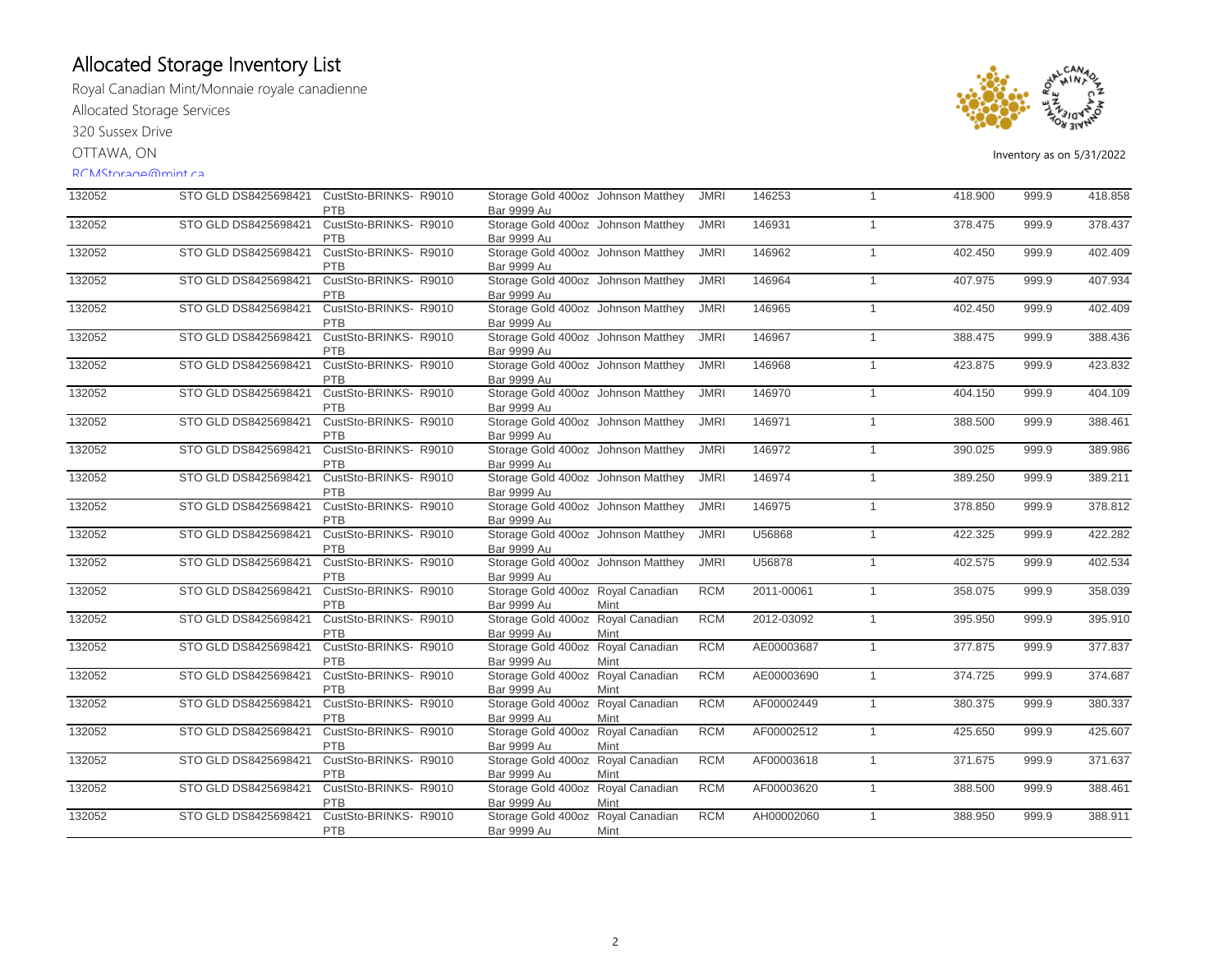Royal Canadian Mint/Monnaie royale canadienne

Allocated Storage Services

320 Sussex Drive

OTTAWA, ON

#### RCMStorage@mint.ca



| 132052 | STO GLD DS8425698421 | CustSto-BRINKS- R9010<br>PTB                     | Storage Gold 400oz Royal Canadian<br><b>Bar 9999 Au</b>        | Mint                   | <b>RCM</b>  | AH00002064 | $\mathbf{1}$   | 387.625 | 999.9 | 387.586 |
|--------|----------------------|--------------------------------------------------|----------------------------------------------------------------|------------------------|-------------|------------|----------------|---------|-------|---------|
| 132052 | STO GLD DS8425698421 | CustSto-BRINKS- R9010<br><b>PTB</b>              | Storage Gold 400oz Umicore AG & Co. DEBR<br>Bar 9999 Au        | ΚG                     |             | A3593      | $\mathbf{1}$   | 401.884 | 999.9 | 401.843 |
| 132052 | STO GLD DS8425698421 | CustSto-BRINKS- R9010<br>PTB                     | Storage Gold 400oz Umicore AG & Co. DEBR<br><b>Bar 9999 Au</b> | KG                     |             | A3594      | $\mathbf{1}$   | 401.884 | 999.9 | 401.843 |
| 132052 | STO GLD DS8425698421 | CustSto-BRINKS-R9010<br>PTB                      | Storage Gold 400oz Umicore AG & Co. DEBR<br><b>Bar 9999 Au</b> | KG                     |             | A3595      | $\mathbf{1}$   | 401.884 | 999.9 | 401.843 |
| 132052 | STO GLD DS8425698421 | CustSto-BRINKS-R9010<br>PTB                      | Storage Gold 400oz Umicore AG & Co. DEBR<br><b>Bar 9999 Au</b> | KG                     |             | A3596      | $\overline{1}$ | 401.884 | 999.9 | 401.843 |
| 132052 | STO GLD DS8425698421 | CustSto-BRINKS-R9010<br>PTB                      | Storage Gold 400oz Umicore AG & Co. DEBR<br><b>Bar 9999 Au</b> | ΚG                     |             | A3597      | $\mathbf{1}$   | 401.884 | 999.9 | 401.843 |
| 132052 | STO GLD DS8425698421 | CustSto-BRINKS-R9010LOW<br>PTB                   | Storage Gold Low<br>Bars 995+ Au                               | Asahi Refining<br>Corp | <b>ARC</b>  | 1109       | $\mathbf{1}$   | 421.300 | 997.5 | 420.246 |
| 132052 | STO GLD DS8425698421 | CustSto-BRINKS- R9010LOW Storage Gold Low<br>PTB | Bars 995+ Au                                                   | Asahi Refining<br>Corp | <b>ARC</b>  | 1111       | $\mathbf{1}$   | 419.625 | 997.5 | 418.576 |
| 132052 | STO GLD DS8425698421 | CustSto-BRINKS- R9010LOW Storage Gold Low<br>PTB | Bars 995+ Au                                                   | Asahi Refining<br>Corp | <b>ARC</b>  | 12670      | $\mathbf{1}$   | 413.100 | 996.8 | 411.778 |
| 132052 | STO GLD DS8425698421 | CustSto-BRINKS- R9010LOW Storage Gold Low<br>PTB | Bars 995+ Au                                                   | Johnson Matthey        | <b>JMCA</b> | 12698      | $\mathbf{1}$   | 418.825 | 998.3 | 418.113 |
| 132052 | STO GLD DS8425698421 | CustSto-BRINKS- R9010LOW Storage Gold Low<br>PTB | Bars 995+ Au                                                   | Johnson Matthey        | <b>JMCA</b> | 143901     | $\mathbf{1}$   | 389.350 | 999.8 | 389.272 |
| 132052 | STO GLD DS8425698421 | CustSto-BRINKS- R9010LOW Storage Gold Low<br>PTB | Bars 995+ Au                                                   | Johnson Matthey        | <b>JMCA</b> | 144056     | $\mathbf{1}$   | 398.075 | 996.6 | 396.721 |
| 132052 | STO GLD DS8425698421 | CustSto-BRINKS- R9010LOW Storage Gold Low<br>PTB | Bars 995+ Au                                                   | Johnson Matthey        | <b>JMCA</b> | 144065     | $\overline{1}$ | 397.375 | 997.2 | 396.262 |
| 132052 | STO GLD DS8425698421 | CustSto-BRINKS- R9010LOW Storage Gold Low<br>PTB | Bars 995+ Au                                                   | Johnson Matthey        | <b>JMCA</b> | 146193     | $\mathbf{1}$   | 396.175 | 999.7 | 396.056 |
| 132052 | STO GLD DS8425698421 | CustSto-BRINKS- R9010LOW Storage Gold Low<br>PTB | Bars 995+ Au                                                   | Johnson Matthey        | <b>JMCA</b> | 146197     | $\mathbf{1}$   | 403.875 | 999.7 | 403.753 |
| 132052 | STO GLD DS8425698421 | CustSto-BRINKS- R9010LOW Storage Gold Low<br>PTB | Bars 995+ Au                                                   | Johnson Matthey        | <b>JMCA</b> | 146203     | $\mathbf{1}$   | 398.125 | 999.7 | 398.005 |
| 132052 | STO GLD DS8425698421 | CustSto-BRINKS- R9010LOW Storage Gold Low<br>PTB | Bars 995+ Au                                                   | Johnson Matthey        | <b>JMCA</b> | 156667     | $\mathbf{1}$   | 403.325 | 996.4 | 401.873 |
| 132052 | STO GLD DS8425698421 | CustSto-BRINKS- R9010LOW Storage Gold Low<br>PTB | Bars 995+ Au                                                   | Johnson Matthey        | <b>JMCA</b> | 161558     | $\mathbf{1}$   | 410.075 | 999.7 | 409.952 |
| 132052 | STO GLD DS8425698421 | CustSto-BRINKS- R9010LOW Storage Gold Low<br>PTB | Bars 995+ Au                                                   | Johnson Matthey        | <b>JMCA</b> | 161867     | $\mathbf{1}$   | 409.225 | 996.0 | 407.588 |
| 132052 | STO GLD DS8425698421 | CustSto-BRINKS-R9010LOW<br>PTB                   | Storage Gold Low<br>Bars 995+ Au                               | Johnson Matthey        | <b>JMCA</b> | 161875     | $\mathbf{1}$   | 407.525 | 995.4 | 405.650 |
| 132052 | STO GLD DS8425698421 | CustSto-BRINKS-R9010LOW<br>PTB                   | Storage Gold Low<br>Bars 995+ Au                               | Johnson Matthey        | <b>JMCA</b> | 168018     | $\mathbf{1}$   | 385.000 | 997.3 | 383.960 |
| 132052 | STO GLD DS8425698421 | CustSto-BRINKS- R9010LOW Storage Gold Low<br>PTB | Bars 995+ Au                                                   | Johnson Matthey        | <b>JMCA</b> | 168074     | $\overline{1}$ | 382.225 | 999.7 | 382.110 |
| 132052 | STO GLD DS8425698421 | CustSto-BRINKS- R9010LOW Storage Gold Low<br>PTB | Bars 995+ Au                                                   | Johnson Matthey        | <b>JMCA</b> | 168077     | $\overline{1}$ | 379.125 | 999.7 | 379.011 |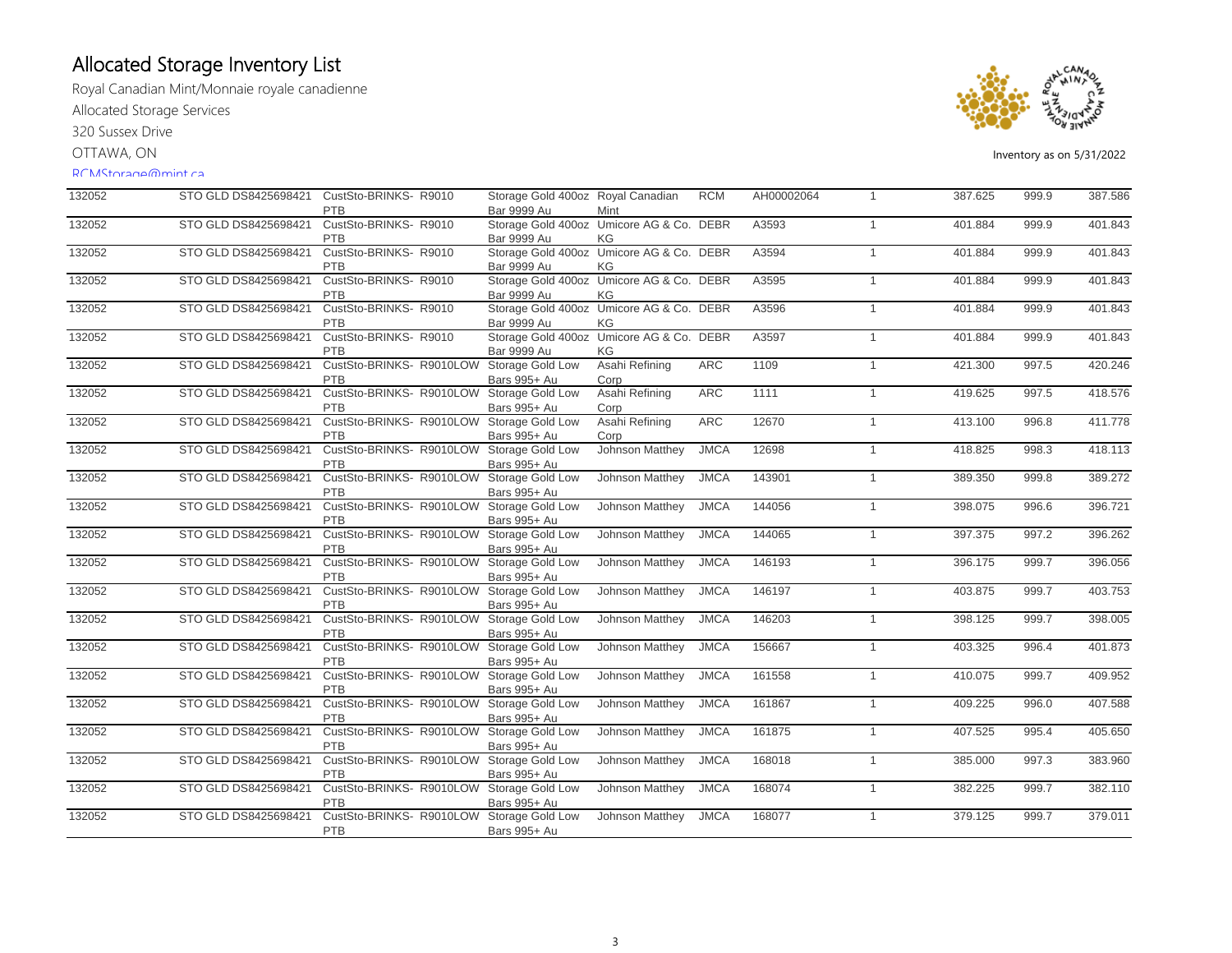Royal Canadian Mint/Monnaie royale canadienne Allocated Storage Services

320 Sussex Drive

OTTAWA, ON

### RCMStorage@mint.ca



| 132052 |                      | STO GLD DS8425698421 CustSto-BRINKS- R9010LOW Storage Gold Low<br><b>PTB</b> | Bars 995+ Au                     | Johnson Matthey        | <b>JMCA</b> | 168079 | $\overline{1}$ | 373.600 | 999.7 | 373.488 |
|--------|----------------------|------------------------------------------------------------------------------|----------------------------------|------------------------|-------------|--------|----------------|---------|-------|---------|
| 132052 | STO GLD DS8425698421 | CustSto-BRINKS-R9010LOW<br><b>PTB</b>                                        | Storage Gold Low<br>Bars 995+ Au | Johnson Matthey        | <b>JMCA</b> | 168082 | $\overline{1}$ | 378,600 | 999.7 | 378.486 |
| 132052 | STO GLD DS8425698421 | CustSto-BRINKS- R9010LOW Storage Gold Low<br><b>PTB</b>                      | Bars 995+ Au                     | Johnson Matthey        | <b>JMCA</b> | 168087 | $\overline{1}$ | 378.775 | 999.7 | 378.661 |
| 132052 | STO GLD DS8425698421 | CustSto-BRINKS- R9010LOW Storage Gold Low<br><b>PTB</b>                      | Bars 995+ Au                     | Johnson Matthey        | <b>JMCA</b> | 225858 | $\mathbf{1}$   | 392.700 | 999.7 | 392.582 |
| 132052 | STO GLD DS8425698421 | CustSto-BRINKS- R9010LOW Storage Gold Low<br><b>PTB</b>                      | Bars 995+ Au                     | Johnson Matthey        | <b>JMRI</b> | 145874 | $\overline{1}$ | 403.875 | 995.9 | 402.219 |
| 132052 | STO GLD DS8425698421 | CustSto-BRINKS-R9010LOW<br>PTB                                               | Storage Gold Low<br>Bars 995+ Au | Johnson Matthey        | <b>JMRI</b> | 145915 | $\overline{1}$ | 400.100 | 996.3 | 398.619 |
| 132052 | STO GLD DS8425698421 | CustSto-BRINKS-R9010LOW<br>PTB                                               | Storage Gold Low<br>Bars 995+ Au | Johnson Matthey        | <b>JMRI</b> | 145928 | $\overline{1}$ | 400.800 | 996.9 | 399.557 |
| 132052 | STO GLD DS8425698421 | CustSto-BRINKS-R9010LOW<br>PTB                                               | Storage Gold Low<br>Bars 995+ Au | Johnson Matthey        | <b>JMRI</b> | 145955 | $\overline{1}$ | 399.900 | 996.0 | 398.300 |
| 132052 | STO GLD DS8425698421 | CustSto-BRINKS- R9010LOW Storage Gold Low<br><b>PTB</b>                      | Bars 995+ Au                     | Johnson Matthey        | <b>JMRI</b> | 145986 | $\overline{1}$ | 423.500 | 999.8 | 423.415 |
| 132052 | STO GLD DS8425698421 | CustSto-BRINKS- R9010LOW<br><b>PTB</b>                                       | Storage Gold Low<br>Bars 995+ Au | Johnson Matthey        | <b>JMRI</b> | 145987 | $\overline{1}$ | 412.350 | 999.8 | 412.267 |
| 132052 | STO GLD DS8425698421 | CustSto-BRINKS- R9010LOW<br><b>PTB</b>                                       | Storage Gold Low<br>Bars 995+ Au | Johnson Matthey        | <b>JMRI</b> | 145988 | $\overline{1}$ | 406.500 | 999.8 | 406.418 |
| 132052 | STO GLD DS8425698421 | CustSto-BRINKS- R9010LOW Storage Gold Low<br><b>PTB</b>                      | Bars 995+ Au                     | Johnson Matthey        | <b>JMRI</b> | 145989 | $\overline{1}$ | 410.550 | 999.8 | 410.467 |
| 132052 | STO GLD DS8425698421 | CustSto-BRINKS- R9010LOW Storage Gold Low<br><b>PTB</b>                      | Bars 995+ Au                     | Johnson Matthey        | <b>JMRI</b> | 145990 | $\overline{1}$ | 425.650 | 999.8 | 425.564 |
| 132052 | STO GLD DS8425698421 | CustSto-BRINKS- R9010LOW Storage Gold Low<br>PTB                             | Bars 995+ Au                     | Johnson Matthey        | <b>JMRI</b> | 145991 | $\overline{1}$ | 404.625 | 999.8 | 404.544 |
| 132052 | STO GLD DS8425698421 | CustSto-BRINKS- R9010LOW<br><b>PTB</b>                                       | Storage Gold Low<br>Bars 995+ Au | Rand Refinery Ltd RRSA |             | CD5873 | $\mathbf{1}$   | 405.120 | 996.4 | 403.661 |
| 132052 | STO GLD DS8425698421 | CustSto-BRINKS- R9010LOW<br><b>PTB</b>                                       | Storage Gold Low<br>Bars 995+ Au | Rand Refinery Ltd RRSA |             | X01370 | $\mathbf{1}$   | 404.425 | 997.0 | 403.211 |
| 132052 | STO GLD DS8425698421 | CustSto-BRINKS- R9010LOW Storage Gold Low<br><b>PTB</b>                      | Bars 995+ Au                     | Rand Refinery Ltd RRSA |             | XO1348 | $\mathbf{1}$   | 407.125 | 997.9 | 406.270 |
| 132052 | STO GLD DS8425698421 | CustSto-BRINKS- R9010LOW Storage Gold Low<br><b>PTB</b>                      | Bars 995+ Au                     | Rand Refinery Ltd RRSA |             | XO1350 | $\overline{1}$ | 402.475 | 997.9 | 401.629 |
| 132052 | STO GLD DS8425698421 | CustSto-BRINKS- R9010LOW Storage Gold Low<br>PTB                             | Bars 995+ Au                     | Rand Refinery Ltd RRSA |             | XO1351 | $\mathbf{1}$   | 404.825 | 998.0 | 404.015 |
| 132052 | STO GLD DS8425698421 | CustSto-BRINKS- R9010LOW<br>PTB                                              | Storage Gold Low<br>Bars 995+ Au | Rand Refinery Ltd RRSA |             | XO1352 | $\overline{1}$ | 401.975 | 998.0 | 401.171 |
| 132052 | STO GLD DS8425698421 | CustSto-BRINKS- R9010LOW<br>PTB                                              | Storage Gold Low<br>Bars 995+ Au | Rand Refinery Ltd RRSA |             | XO1353 | $\mathbf{1}$   | 403.750 | 998.0 | 402.942 |
| 132052 | STO GLD DS8425698421 | CustSto-BRINKS- R9010LOW Storage Gold Low<br><b>PTB</b>                      | Bars 995+ Au                     | Rand Refinery Ltd RRSA |             | XO1371 | $\overline{1}$ | 406.475 | 997.0 | 405.255 |
| 132052 | STO GLD DS8425698421 | CustSto-BRINKS- R9010LOW<br>PTB                                              | Storage Gold Low<br>Bars 995+ Au | Rand Refinery Ltd RRSA |             | XO1372 | $\overline{1}$ | 406.000 | 997.0 | 404.782 |
|        |                      |                                                                              |                                  |                        |             |        |                |         |       |         |